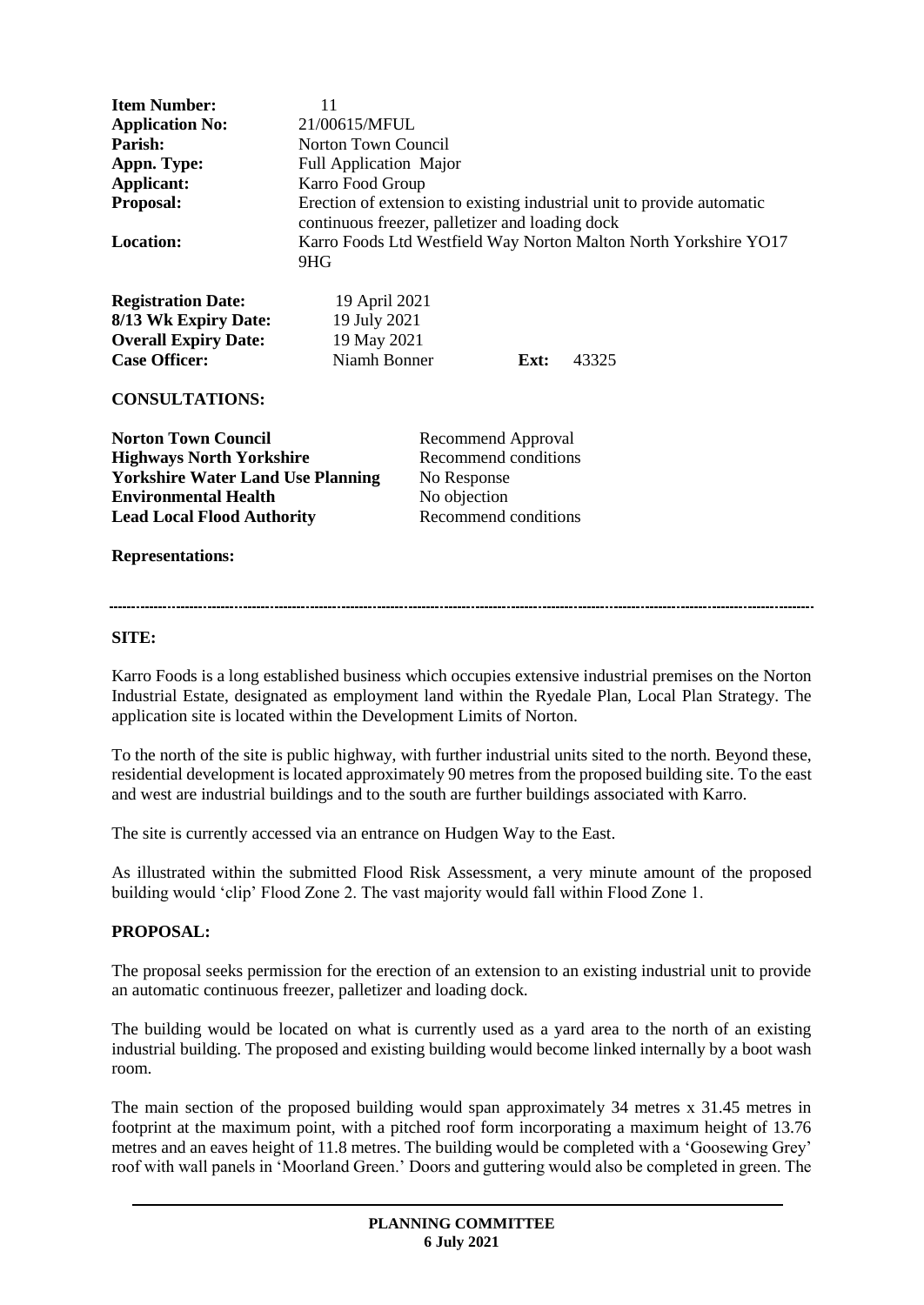building would not be the most northerly building within the Karro Site, but would be located c19.5 metres from the northern boundary.

The proposed building would incorporate vehicle access doors within the north eastern elevation for the loading of lorries. There would also be a small lean to office/drying room and battery charging room to the north eastern elevation, completed with a black canopy roof.

As detailed in the Design and Access Statement the project will *"reorganise the product flow to separate the goods in and goods out. At present the goods in and out is handled through the same loading area and marshalling area resulting in an excessively busy inside and traffic movements within the yard. The new layout will provide dedicated one way route for collections with a dedicated exit gate onto Westfield Way."* It is noted that the proposed exit is already formed, but presently unused. The Design and Access continues to note *"The building will house a new automatic continuous freezer and palletizer area, the new freezer will replace previous blast freezer system with a more energy efficient method of lowering product temperature. The requirement for cooling will be provided by the existing adjacent plantroom."* The existing plantroom serving this proposed unit was approved under application 19/00879/FUL and is located to the south east.

In a supporting letter dated 24th June 2021, the Chief Engineer from Karro confirmed that "The introduction of the new freezing facility will allow Karro to freeze on site all product that are currently frozen off site by a third party. We do not currently have the ability to freeze on site."

During the site visit, the Chief Engineer confirmed verbally that this arrangement would provide additional environmental and business efficiencies for Karro, as it would enable fully-loaded lorries to leave the site, rather than partially-loaded ones, as often occurs presently.

### **POLICY**

Local Plan Strategy -Policy SP1 General Location of Development and Settlement Hierarchy Local Plan Strategy - Policy SP6 Delivery and Distributing of Employment Land and Premises Local Plan Strategy - Policy SP16 Design Local Plan Strategy - Policy SP17 Managing Air Quality, Land and Water Resources Local Plan Strategy - Policy SP19 Presumption in Favour of Sustainable Development Local Plan Strategy - Policy SP20 Generic Development Management Issues National Planning Policy Framework National Planning Practice Guidance

#### **HISTORY**

There are various planning applications that have been determined at this site. The following is the most relevant:

19/00879/FUL: Erection of refrigeration plant room building adjacent to existing refrigeration building. Approved.

It is this building to which this proposed industrial unit would extend/be attached to along the northern elevation.

#### **APPRAISAL:**

The key considerations in assessing this application are;

- i. Principle of the development
- ii. Character and Form
- iii. Impact on Neighbouring Amenity
- iv. Other Matters Including Consultation Responses.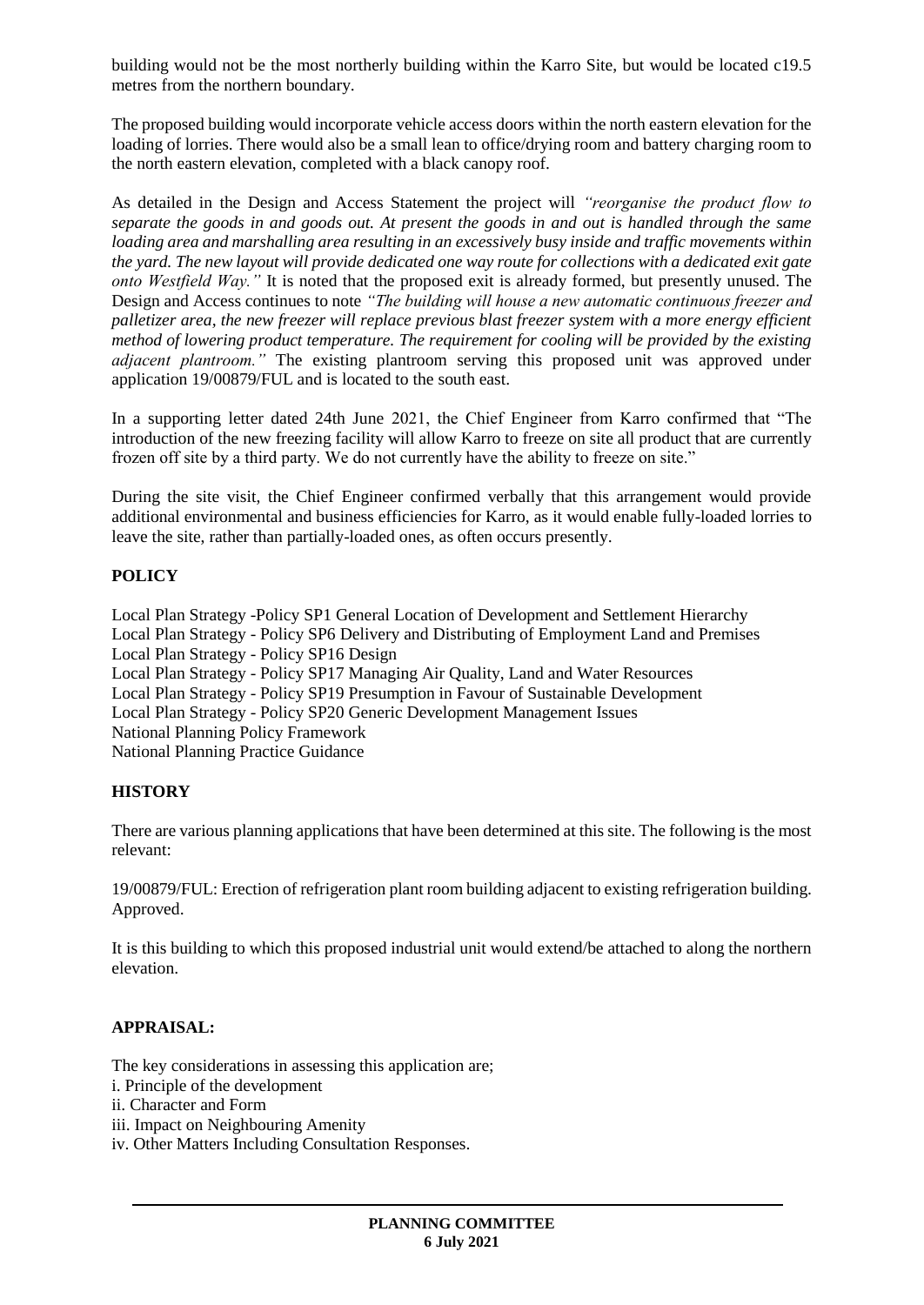### **i) Principle of the development**

Policy SP1 (General Location of Development and Settlement Hierarchy) notes that Malton/Norton (the principal town*) "will be the focus for the majority of new development and growth, including the housing, employment and retail space."*

Policy SP6 Delivery and Distribution of Employment Land and Premises notes that in Malton/Norton land and buildings for employment will be supported in employment land allocations (such as Norton Grove Industrial Estate) and for major employers/established businesses.

It is therefore considered that the principle of this development which relates to the expansion of an existing building, to allow the continued growth of a successful local food manufacturing business, is acceptable in accordance with Policy SP6 of the Ryedale Plan, Local Plan Strategy.

# **ii) Character and Form**

The proposed development as described in the proposal section above is considered acceptable in design terms.

It would incorporate larger proportions than the nearest adjoining buildings, however within the wider site there are some buildings which appear to be of a similar scale.

The use of metal sheeting in Moorland Green to the sides and profiled metal roof sheeting in Goosewing Grey will match the existing buildings on site, including the one approved in 2019. This is detailed on what would become the approved plans, so no additional materials information is considered necessary.

The building would be surrounded by industrial units to all sides, but there may be glimpsed views from public roads. It is considered that these are likely to only be from within the existing industrial estate and as this relates to a functional industrial style element within an established large scale meat processing site this is considered acceptable.

The Applicant has confirmed that they are however willing to accept a landscaping condition, to secure some additional screening to the north. This is welcomed and will be attached via condition.

### **iii) Impact on Neighbouring Amenity**

The Council's Environmental Health Specialist was consulted with regard to this application and confirmed the following:

*"I have studied the submitted application, the proposed building is surrounded by other karro buildings that will afford protection to any dwellings beyond, we therefore have no objection to this application."* 

Further narrative was received in relation to the potential for noise generation as a result of this development, with the Chief Engineer noting: "*There would be no greater noise associated with the project as the new equipment is being connected to existing plant. The scheduling of transport would not change, only difference being that product that is currently despatched fresh would be despatched frozen."*

The EHO reconfirmed their response of no objection to the proposal.

Therefore whilst there are neighbouring properties approximately 90 metres to the north of the proposed building these are located beyond large industrial buildings which will themselves continue to provide noise attenuation. It is therefore not considered that this additional building will result in a material impact beyond the present works undertaken, given this area is used as an active yard.

Neither is it considered that the proposed new exit arrangements would have any impact, as this would be commensurate with the vehicles using the existing 'T' Junction between Hudgen Way and Westfield Way.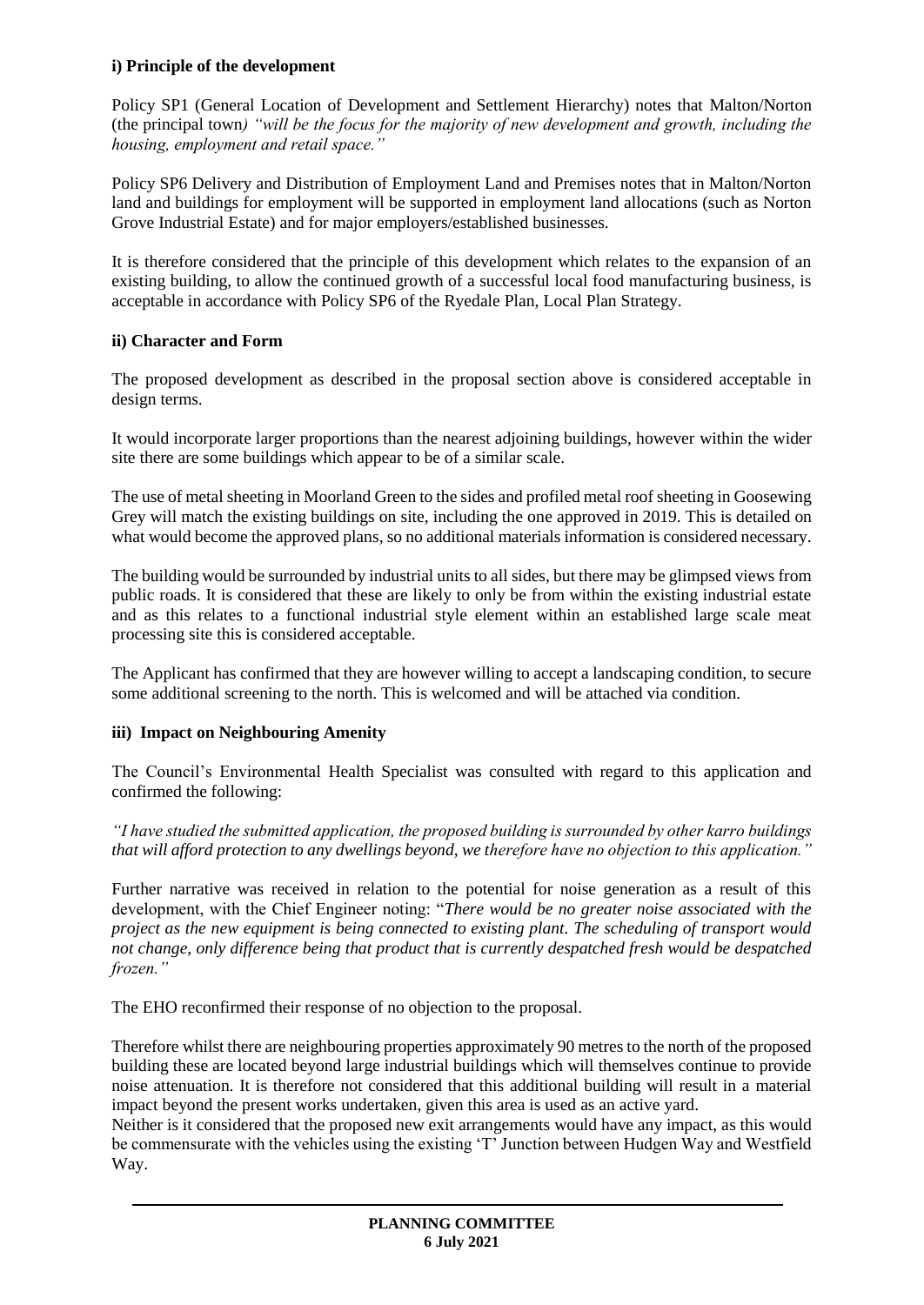It is therefore not considered that any other harm to neighbouring amenity would be experienced as a result of this proposed development and the proposal is therefore considered to be in conformity with SP16 of the Ryedale Plan - Local Plan Strategy

### **iv) Other Matters Including Consultation Responses**

As noted, a very minimal part of the building is 'clipped' by the designated EA Flood Zone 2. The proposal is accompanied by a Flood Risk Assessment dated 28th March 2021 which illustrates that minimal portion of the building through an excerpt of the EA map. Given the minute amount of the building in Flood Zone 2, the site would have substantially less than the 250 square metres allowable in FZ2 for minor developments and as such it was not considered necessary to consult the Environment Agency. It is noted the levels of the new building would be raised by 300mm which is pragmatic and a Flood Resilience Informative will be recommended. The yard area, which is already hardsurfaced would have no significant change to facilitate the access arrangements.

Given the major size of the development, the Lead Local Flood Authority were appropriately consulted on this application. It is noted that the proposed building would be undertaken on land that is presently hardstanding and would not result in a net increase in developed land. The submitted documents note that the drainage will continue connect to the nearby existing positive drainage system. The LLFA noted *"the submitted documents demonstrate a reasonable approach to the management of surface water on the site. I recommend that the following conditions are attached to any permissions granted."* Four detailed conditions were recommended.

North Yorkshire County Council Highways were consulted in regard to this proposal. They noted in their response dated 14th May 2021 that *"The development will be accessed from the established entrance off Hudgen Way which already serves the larger site. Vehicles will exit onto Westfield Way. These access arrangements are considered satisfactory. The internal site layout will allow vehicles to exit in a forward gear. There are no local highway authority objections."* Three conditions were recommended including improvements to the proposed exit, construction of the parking/manoeuvring areas and exit and the submission of a construction management plan.

Norton Town Council responded to recommend approval of the scheme and no further responses were received from any third parties.

In light of the above assessment, it is considered the proposal is acceptable and complies with Policies SP1 General Location of Development and Settlement Hierarchy, SP6 Delivery and Distributing of Employment Land and Premises, SP16 Design, SP17 Managing Air Quality, Land and Water Resources, SP19 Presumption in Favour of Sustainable Development and SP20 Generic Development Management Issues of the adopted Ryedale Plan - Local Plan Strategy and the National Planning Policy Framework. Therefore the recommendation is one of conditional approval.

### **RECOMMENDATION: Approval**

1 The development hereby permitted shall be begun on or before .

Reason: To ensure compliance with Section 51 of the Planning and Compulsory Purchase Act 2004

2 The development hereby permitted shall be carried out in accordance with the following approved documents/plan(s): Block and Location Plan (Drawing no. DC/547G/200B) Proposed Elevation and Section (Drawing no. DC/547G/202B) Proposed Site and Drainage Plan (Drawing no. DC/547G/203A) Proposed Plan and Section (Drawing no. DC/547G/204B)

Reason: For the avoidance of doubt and in the interests of proper planning.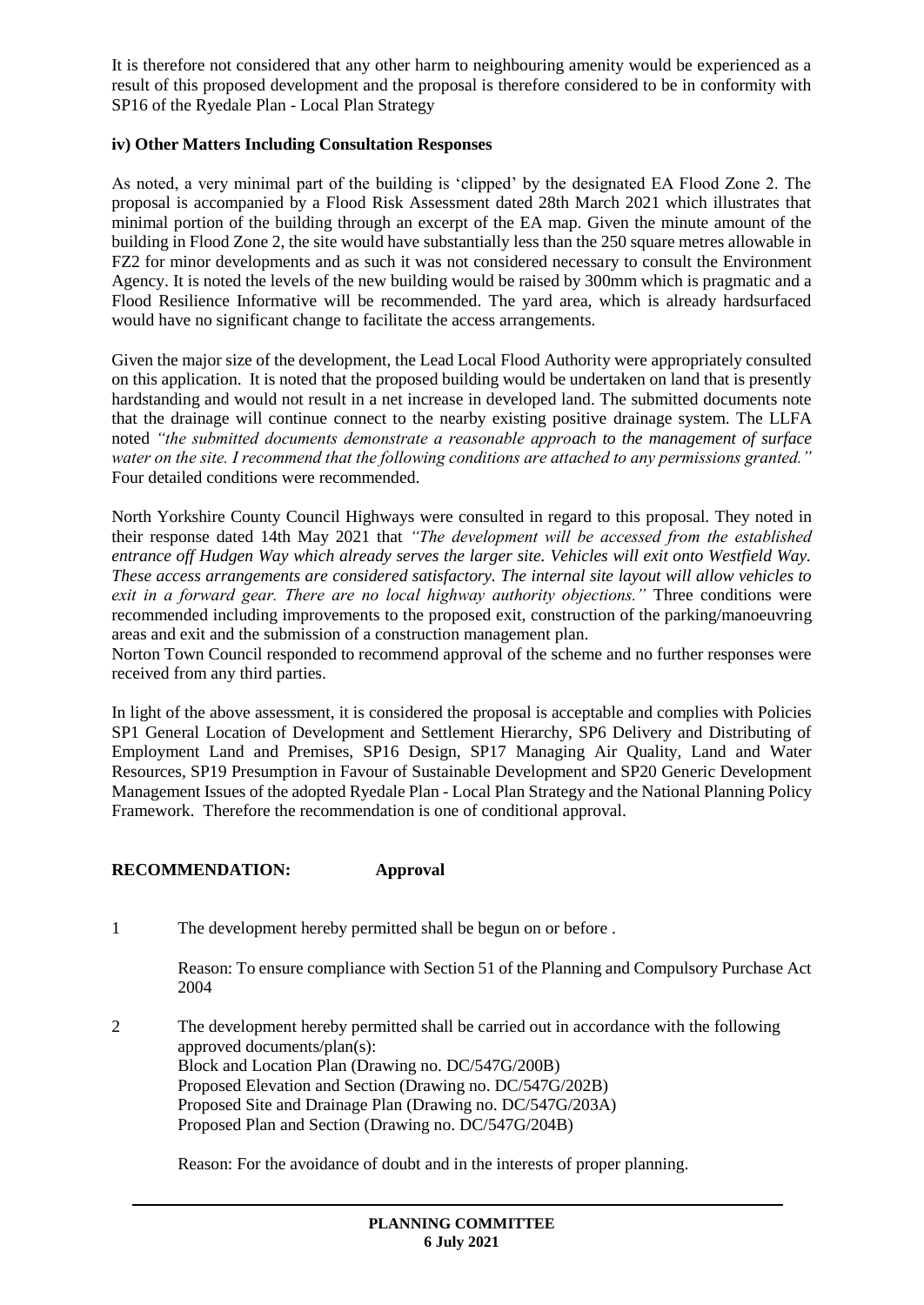3 Unless otherwise agreed in writing with the Local Planning Authority, prior to the occupation of the building hereby approved, plans showing details of a landscaping and planting scheme focused on the northern boundary shall be submitted to and approved in writing by the Local Planning Authority. The scheme shall provide for the planting of any trees/shrubs. The submitted plans and/or accompanying schedules shall indicate numbers, species, heights on planting, and positions of all trees and shrubs. All planting seeding and/or turfing comprised in the above scheme shall be carried out during the first planting season following the commencement of the development, or such longer period as may be agreed in writing by the Local Planning Authority. Any trees or shrubs which, within a period of five years from being planted, die, are removed or become seriously damaged or diseased shall be replaced in the next planting season with others of similar sizes and species, unless the Local Planning Authority gives written consent to any variation.

Reason: To enhance the appearance of the development hereby approved Policy in accordance with Policies SP16 and SP20 of the Ryedale Plan - Local Plan Strategy

4 Development shall not commence until a scheme detailing foul and surface water drainage has been submitted to and approved in writing by the Local Planning Authority. The scheme to be submitted shall demonstrate that the surface water drainage system(s) are designed in accordance with the standards detailed in North Yorkshire County Council SuDS Design Guidance (or any subsequent update or replacement for that document). The scheme shall detail phasing of the development and phasing of drainage provision, where appropriate. Principles of sustainable urban drainage shall be employed wherever possible. The works shall be implemented in accordance with the approved phasing. No part or phase of the development shall be brought into use until the drainage works approved for that part or phase has been completed. Note that further restrictions on surface water management may be imposed by Yorkshire Water and the Local Planning Authority.

Reason: To ensure the provision of adequate and sustainable means of drainage in the interests of amenity and flood risk in accordance with Policies SP17 and SP19 of the Ryedale Plan, Local Plan Strategy.

5 Development shall not commence until a scheme restricting the rate of development flow runoff from the site has been submitted to and approved in writing by the Local Planning Authority. The flowrate from the site shall be restricted to a maximum flowrate of 1.4 litres per second per hectare (1.4l/s/a) for up to the 1 in 100 year event or a reduction of a minimum of 30% if proven to be a brownfield site. A 30% allowance shall be included for climate change effects and a further 10% for urban creep for the lifetime of the development. Storage shall be provided to accommodate the minimum 1 in 100 year plus climate change critical storm event. The scheme shall include a detailed maintenance and management regime for the storage facility. No part of the development shall be brought into use until the development flow restriction works comprising the approved scheme has been completed. The approved maintenance and management scheme shall be implemented throughout the lifetime of the development.

Reason: To mitigate additional flood impact from the development proposals and ensure that flood risk is not increased elsewhere in accordance with Policies SP17 and SP19 of the Ryedale Plan, Local Plan Strategy.

6 Development shall not commence until a scheme for the accommodation of additional flows impacting upon the watercourse network have been submitted to and approved in writing by the Local Planning Authority. The scheme shall cater for the impact resulting from the minimum 1 in 100 year return period storm event including a 30% allowance for climate change effects and a further 10% for urban creep for the lifetime of the development. No part of the development shall be brought into use until the works comprising the scheme approved under this condition have been completed.

> **PLANNING COMMITTEE 6 July 2021**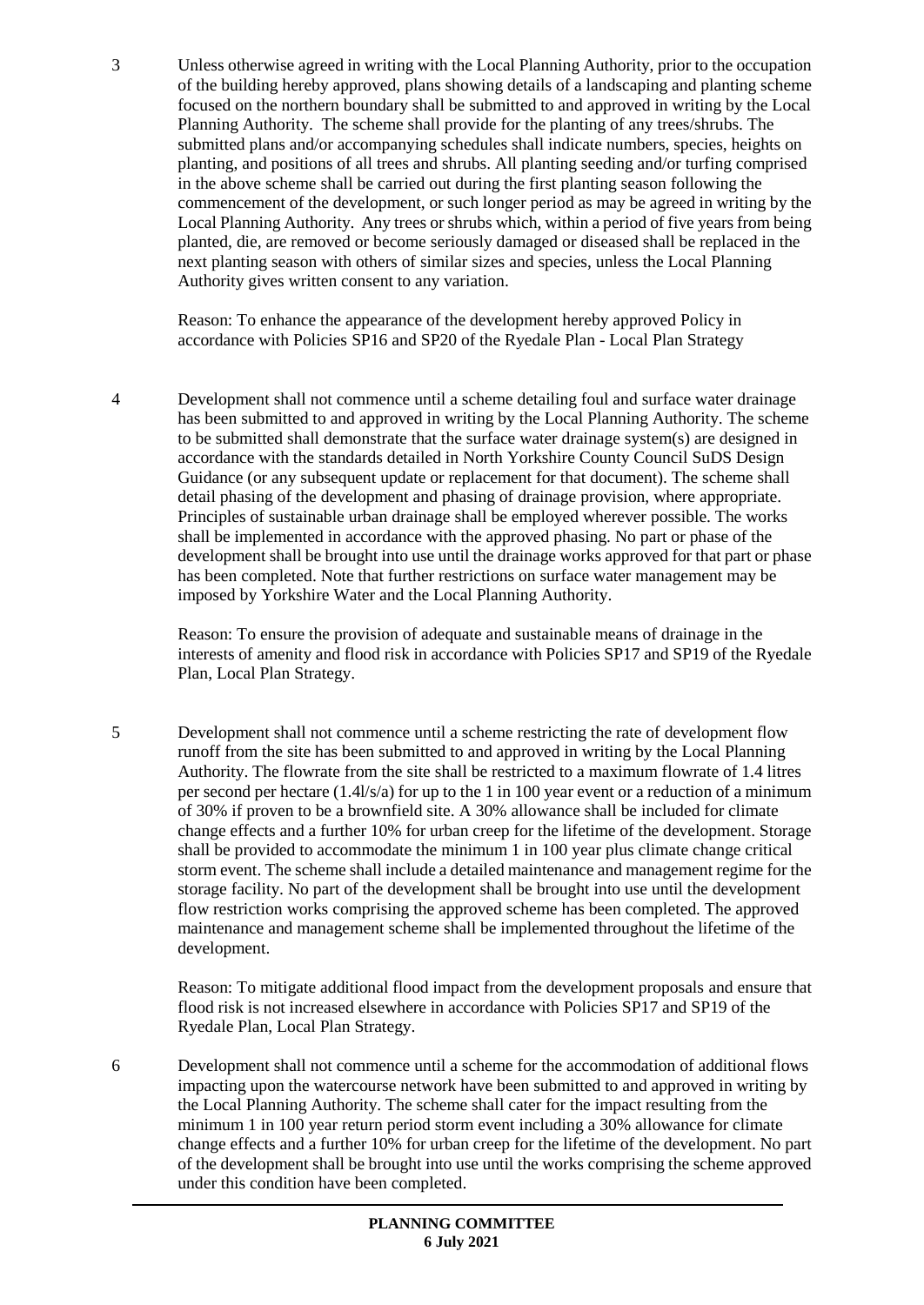Reason: To accommodate flows in storm events and allow for future maintenance in accordance with Policies SP17 and SP19 of the Ryedale Plan, Local Plan Strategy.

7 No development shall take place until an appropriate Exceedance Flow Plan for the site has been submitted to and approved in writing by the Local Planning Authority. Site design must be such that when SuDS features fail or are exceeded, exceedance flows do not cause flooding of properties on or off site. This is achieved by designing suitable ground exceedance or flood pathways. Runoff must be completely contained within the drainage system (including areas designed to hold or convey water) for all events up to a 1 in 30 year event. The design of the site must ensure that flows resulting from rainfall in excess of a 1 in 100 year rainfall event are managed in exceedance routes that avoid risk to people and property both on and off site.

Reason: to prevent flooding to properties during extreme flood events and to mitigate against the risk of flooding on and off the site in accordance with Policies SP17 and SP19 of the Ryedale Plan, Local Plan Strategy.

8 The development must not be brought into use until the proposed exit from the site at Westfield Way has been set out and constructed in accordance with the 'Specification for Housing and Industrial Estate Roads and Private Street Works" published by the Local Highway Authority and the following requirements:

That part of the access road extending 10 metres into the site must be constructed in accordance with the following requirements.

- Any gates or barriers must not be able to swing over the existing highway.
- That part of the access extending 10 metres into the site from the carriageway of the existing highway must be at a gradient not exceeding 1 in 30.
- Provision to prevent surface water from the site/plot discharging onto the existing highway must be constructed in accordance with the approved details and maintained thereafter to prevent such discharges.
- The final surfacing of any private access within 10 metres of the public highway must not contain any loose material that is capable of being drawn on to the existing or proposed public highway.

All works must accord with the approved details.

Reason: To ensure a satisfactory means of access to the site from the public highway in the interests of highway safety and the convenience of all highway users in accordance with Policy SP20 of the Ryedale Plan - Local Plan Strategy

9 No part of the development must be brought into use until the exit, parking, manoeuvring and turning areas for all users have been constructed in accordance with the details approved in writing by the Local Planning Authority. Once created these areas must be maintained clear of any obstruction and retained for their intended purpose at all times.

Reason: To provide for appropriate on-site vehicle facilities in the interests of highway safety and the general amenity of the development in accordance with Policy SP20 of the Ryedale Plan - Local Plan Strategy

- 10 No development must commence until a Construction Management Plan has been submitted to and approved in writing by the Local Planning Authority. Construction of the permitted development must be undertaken in accordance with the approved plan. The Plan must include, but not be limited, to arrangements for the following in respect of each phase of the works:
	- 1. Details of any temporary construction access to the site including measures for removal following completion of construction works;

**PLANNING COMMITTEE**